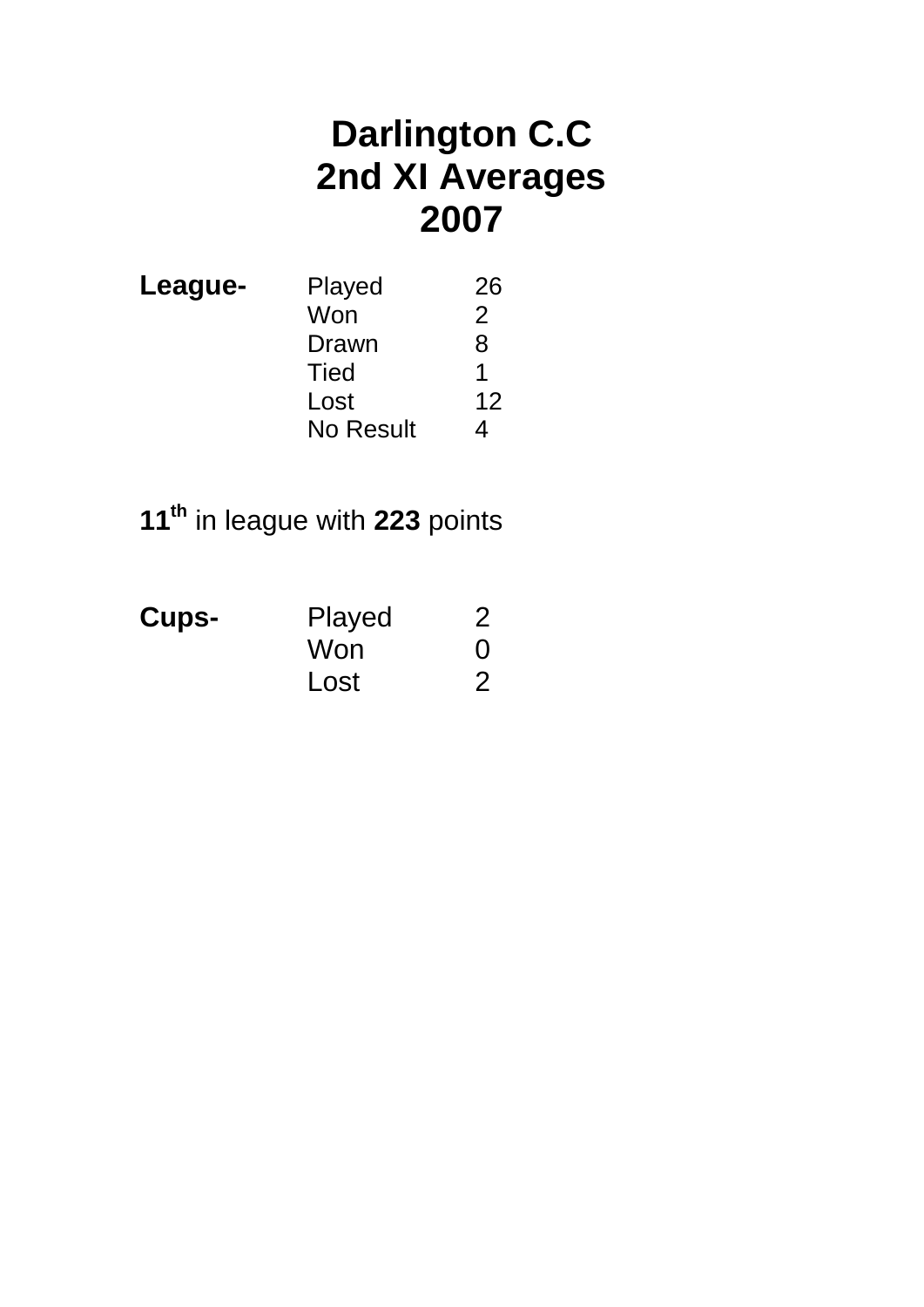#### **League Batting**

| Name              | Games | Inns | Not Outs Runs |     | High Score |       | Avg $50$ 's    |   | 100's Ducks | Run Rate |
|-------------------|-------|------|---------------|-----|------------|-------|----------------|---|-------------|----------|
| James Sutton      | 22    | 20   | 3             | 611 | $101*$     | 35.94 | $\overline{2}$ |   | 2           | 57.18    |
| Simon Lee         | 18    | 16   | $\mathcal{P}$ | 414 | 86         | 29.57 | 3              | 0 |             | 59.55    |
| Colin Biglin      | 22    | 21   | 2             | 559 | $115*$     | 29.42 | $\overline{2}$ |   | 3           | 65.24    |
| Steven Lethbridge | 22    | 15   | 5             | 208 | $27*$      | 20.8  | $\Omega$       | 0 | $\Omega$    | 43.79    |
| Simon Whitehead   | 18    | 17   |               | 299 | 53         | 18.69 | 1              | 0 | 4           | 71.66    |

## **Also Batted**

| Name                   | Games                   | Inns           | Not Outs Runs  |     | <b>High Score</b> | Avg            | 50's           |             | 100's Ducks    | Run Rate |
|------------------------|-------------------------|----------------|----------------|-----|-------------------|----------------|----------------|-------------|----------------|----------|
| Lee Hutton             | $\overline{\mathbf{4}}$ | 4              | $\overline{c}$ | 259 | $98*$             | 129.5          | $\overline{c}$ | $\mathbf 0$ | $\mathbf 0$    | 64.42    |
| James Dobson           | $\overline{7}$          | 5              | 3              | 75  | $21*$             | 37.5           | $\Omega$       | $\mathbf 0$ | $\mathbf 0$    | 44.62    |
| <b>Liam Coates</b>     | 11                      | 8              | $\mathbf 0$    | 191 | 39                | 23.88          | 0              | 0           | $\mathbf 0$    | 53.06    |
| Daniel Baldwin         | 16                      | $\overline{7}$ | 3              | 63  | 37                | 15.75          | $\Omega$       | $\mathbf 0$ | 1              | 40.65    |
| Lee Craggs             | 17                      | 13             | 1              | 154 | 38                | 12.83          | 0              | 0           | 1              | 46.54    |
| <b>Adam Fenwick</b>    | 25                      | 15             | 5              | 126 | 32                | 12.6           | $\Omega$       | $\mathbf 0$ | $\mathbf 0$    | 43.31    |
| <b>Shaughn Russell</b> | 8                       | 5              | 3              | 25  | $13*$             | 12.5           | 0              | $\mathbf 0$ | $\mathbf 0$    | 43.75    |
| James Stock            | 5                       | $\overline{4}$ | $\mathbf 0$    | 50  | 20                | 12.5           | $\Omega$       | $\mathbf 0$ | 1              | 40.32    |
| <b>Matthew Morgans</b> | 20                      | 16             | 3              | 149 | 29                | 11.46          | $\Omega$       | $\mathbf 0$ | 3              | 86.96    |
| Tom Hodgson            | 6                       | 5              | 1              | 41  | 19                | 10.25          | $\Omega$       | $\mathbf 0$ | 1              | 32.28    |
| Thomas Chapman         | $\overline{7}$          | $\overline{c}$ | $\pmb{0}$      | 15  | 12                | 7.5            | 0              | $\mathbf 0$ | $\mathbf 0$    | 70.59    |
| Mark Dobinson          | 18                      | 12             | $\overline{2}$ | 70  | 22                | $\overline{7}$ | $\Omega$       | $\mathbf 0$ | $\overline{2}$ | 45.45    |
| <b>Robert Tulip</b>    | 26                      | 15             | $\overline{2}$ | 80  | 12                | 6.15           | $\Omega$       | $\mathbf 0$ | 2              | 29.08    |
| Daniel Lee             | $\overline{c}$          | $\overline{2}$ | 1              | 6   | $4^*$             | 6              | $\Omega$       | $\Omega$    | $\Omega$       | 23.08    |
| <b>Steven Lister</b>   | 4                       | 3              | $\pmb{0}$      | 18  | 9                 | 6              | 0              | 0           | $\mathbf 0$    | 15.38    |
| <b>Matthew Wheeler</b> | 1                       | 1              | $\mathbf 0$    | 1   | <u>1</u>          | 1              | 0              | $\mathbf 0$ | $\mathbf 0$    | 16.67    |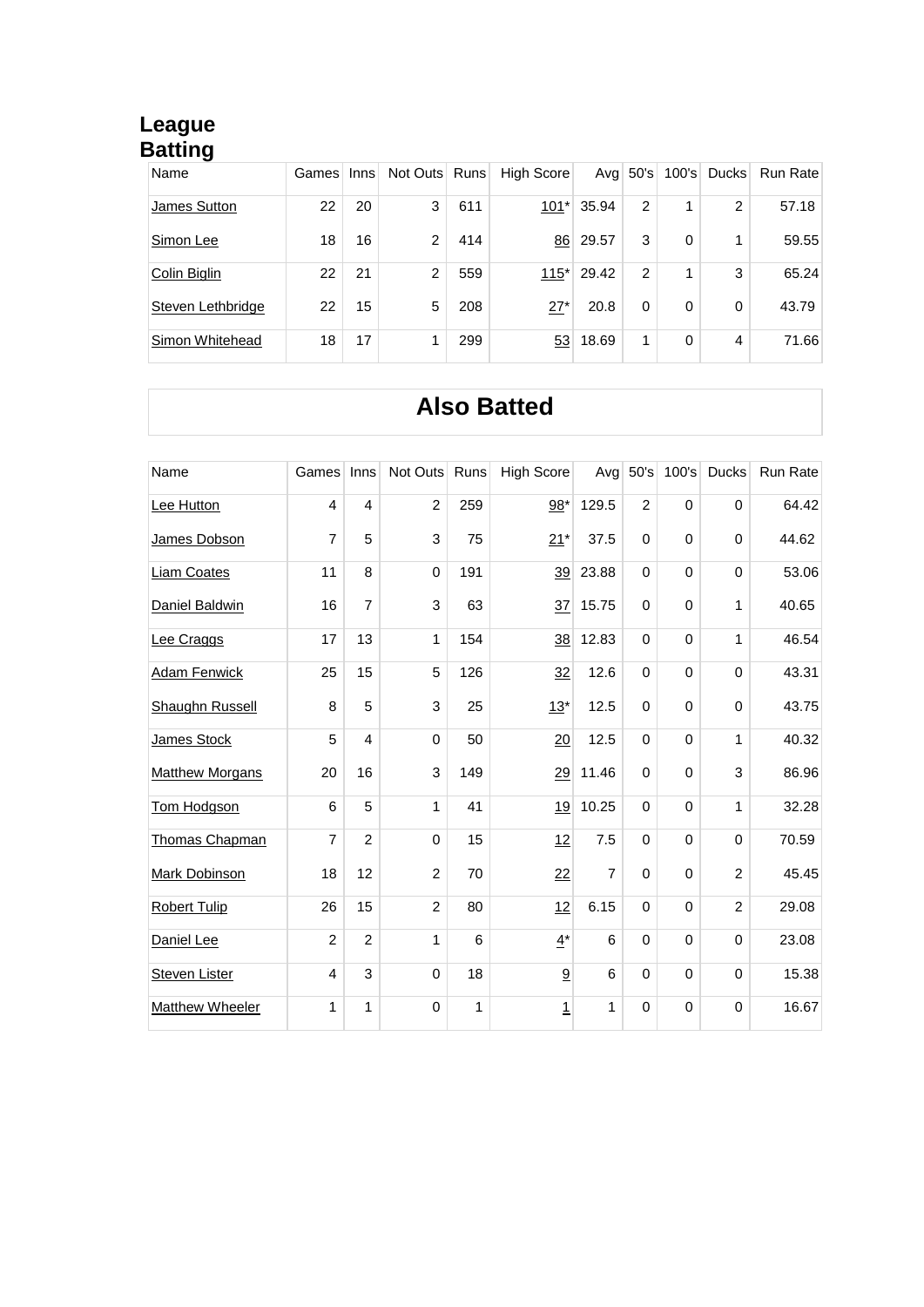#### **League Bowling**

| Name                   | Overs | Maidens | Runs | <b>Wkts</b> | Best Bowling | 5WH            | Econ | S-R   | Avel  |
|------------------------|-------|---------|------|-------------|--------------|----------------|------|-------|-------|
| <b>Matthew Morgans</b> | 137   | 29      | 430  | 28          | 5/25         | $\overline{2}$ | 3.14 | 29.36 | 15.36 |
| <b>Adam Fenwick</b>    | 126   | 8       | 556  | 27          | 5/48         |                | 4.41 | 28    | 20.59 |
| James Sutton           | 173.2 | 48      | 476  | 21          | 4/31         | 0              | 2.75 | 49.54 | 22.67 |
| Steven Lethbridge      | 160.2 | 36      | 558  | 23          | 4/22         | 0              | 3.48 | 41.84 | 24.26 |

### **Also Bowled**

| Name                   | Overs          | <b>Maidens</b> | <b>Runs</b> | <b>Wkts</b>    | Best Bowling | 5WH      | Econ | S-R   | Ave         |
|------------------------|----------------|----------------|-------------|----------------|--------------|----------|------|-------|-------------|
| <b>Matthew Wheeler</b> | 10             | $\mathbf{0}$   | 47          | $\overline{4}$ | 4/47         | $\Omega$ | 4.7  | 15    | 11.75       |
| Daniel Lee             | $\overline{4}$ | 1              | 14          | 1              | 1/14         | $\Omega$ | 3.5  | 24    | 14          |
| Daniel Baldwin         | 80             | 17             | 239         | 12             | 3/53         | 0        | 2.99 | 40    | 19.92       |
| <b>Thomas Chapman</b>  | 75             | 8              | 267         | 12             | 4/31         | 0        | 3.56 | 37.5  | 22.25       |
| Jamie Stewart          | 15             | 1              | 69          | 3              | 2/12         | 0        | 4.6  | 30    | 23          |
| Simon Lee              | 60.4           | 9              | 263         | 10             | 3/28         | 0        | 4.33 | 36.42 | 26.3        |
| Liam Coates            | 41             | $\overline{2}$ | 185         | $\overline{7}$ | 3/36         | $\Omega$ | 4.51 | 35.14 | 26.43       |
| James Stock            | 38             | $\mathbf 0$    | 189         | 3              | 1/25         | 0        | 4.97 | 76    | 63          |
| <b>Shaughn Russell</b> | 43             | $\overline{4}$ | 231         | 3              | 1/25         | 0        | 5.37 | 86    | 77          |
| <b>Steven Lister</b>   | 8              | $\mathbf 0$    | 33          | $\mathbf 0$    | 0/15         | 0        | 4.13 |       | $\mathbf 0$ |
| Lee Hutton             | 6.1            | $\Omega$       | 35          | $\Omega$       | 0/13         | $\Omega$ | 5.65 |       |             |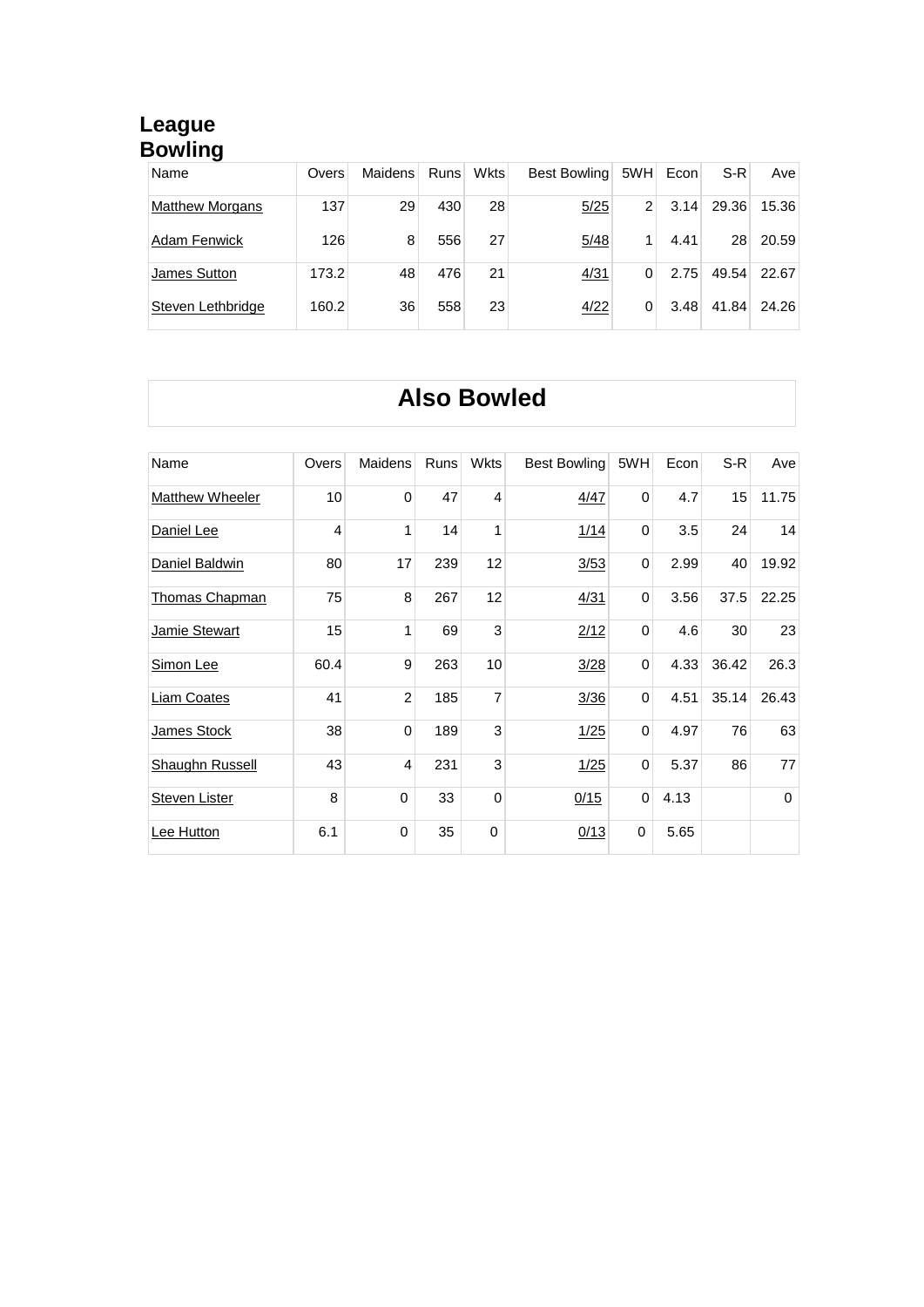#### **Fielding Wicket Keeping**

| Name                 | Catches | Stumpings | Wickets |
|----------------------|---------|-----------|---------|
| <b>Mark Dobinson</b> | 19      |           | 26      |
| James Dobson         | 8       | 3         | 11      |
| <b>Robert Tulip</b>  |         |           |         |

#### **Catches**

| Name                     | Catches        |
|--------------------------|----------------|
| <b>Steven Lethbridge</b> | 9              |
| <b>Robert Tulip</b>      | 9              |
| <b>Adam Fenwick</b>      | $\overline{7}$ |
| <b>Liam Coates</b>       | 5              |
| <b>Matthew Morgans</b>   | 4              |
| James Sutton             | $\overline{4}$ |
| <b>Simon Whitehead</b>   | 4              |
| Lee Craggs               | 3              |
| Jamie Stewart            | 3              |
| Tom Hodgson              | $\overline{c}$ |
| Simon Lee                | $\overline{c}$ |
| Steven Lister            | $\overline{c}$ |
| Shaughn Russell          | $\overline{c}$ |
| Daniel Baldwin           | 1              |
| Thomas Chapman           | 1              |
| Derek Coates             | 1              |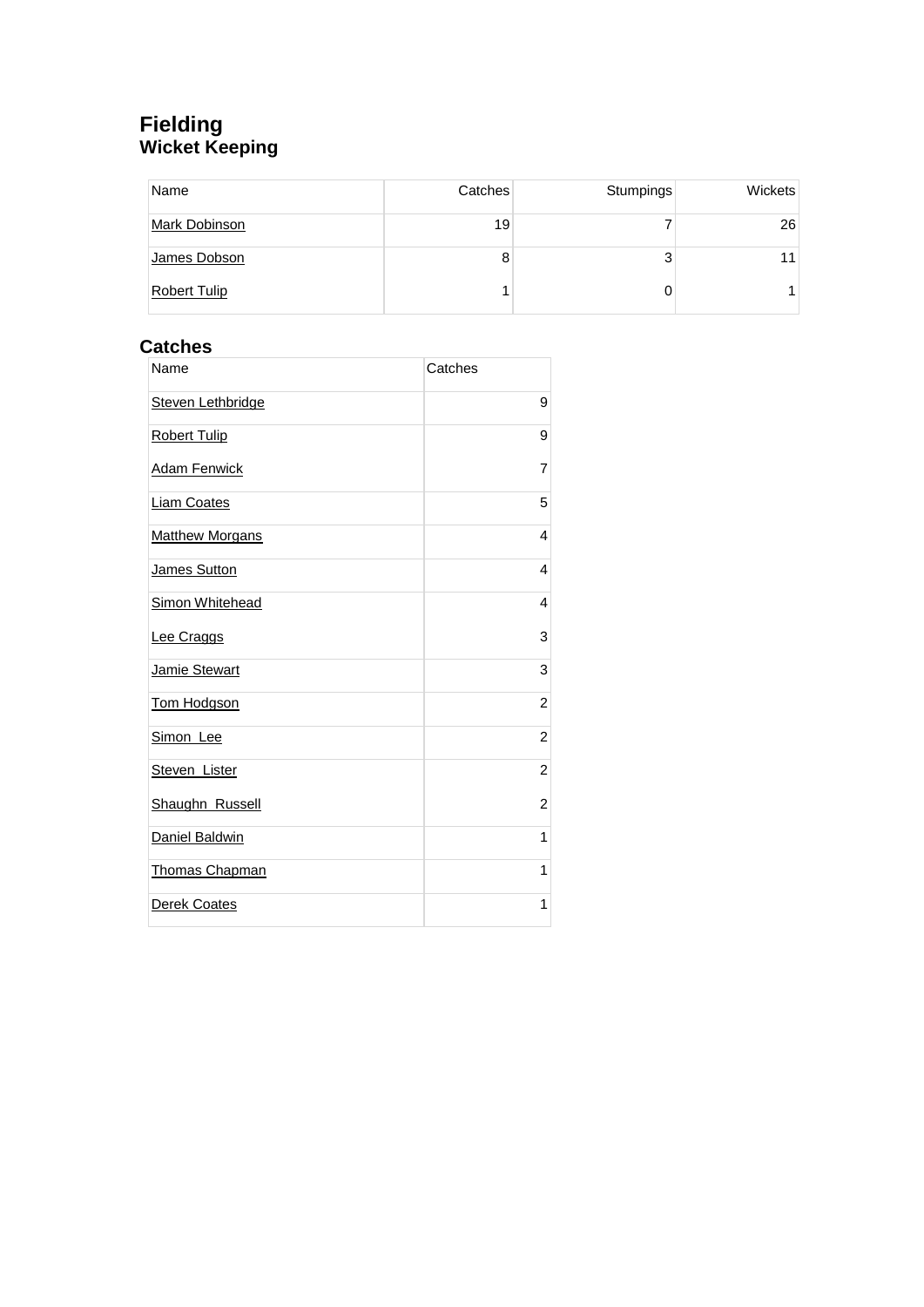#### **Cups Batting**

| Name                   | Inns           | Not Outs    | Runs           | <b>High Score</b> | Avg  | 50's         | 100's       | <b>Ducks</b> | Run Rate |
|------------------------|----------------|-------------|----------------|-------------------|------|--------------|-------------|--------------|----------|
| Daniel Morgans         | 1              | 0           | 29             | 29                | 29.0 | $\mathbf 0$  | 0           | $\mathbf 0$  | 70.73    |
| Simon Lee              | 1              | 0           | 25             | 25                | 25.0 | $\mathbf{0}$ | $\mathbf 0$ | $\Omega$     | 119.05   |
| James Sutton           | 2              | 0           | 50             | 28                | 25.0 | $\mathbf 0$  | 0           | 0            | 86.21    |
| Mark Dobinson          | $\overline{2}$ | 1           | 19             | $14*$             | 19.0 | $\mathbf 0$  | $\mathbf 0$ | $\mathbf 0$  | 57.57    |
| Simon Whitehead        | $\overline{c}$ | 0           | 20             | 20                | 10.0 | $\Omega$     | 0           | 1            | 117.65   |
| Lee Craggs             | $\overline{2}$ | $\mathbf 0$ | 15             | 14                | 7.5  | $\mathbf 0$  | $\mathbf 0$ | $\mathbf 0$  | 83.33    |
| <b>Steven Lister</b>   | 1              | $\mathbf 0$ | $\overline{7}$ | $\overline{7}$    | 7.0  | $\mathbf 0$  | 0           | 0            | 70.00    |
| Colin Biglin           | 1              | $\mathbf 0$ | $\overline{4}$ | $\overline{4}$    | 4.0  | $\mathbf 0$  | $\mathbf 0$ | $\mathbf 0$  | 40.00    |
| Steven Lethbridge      | 2              | $\mathbf 0$ | $\overline{7}$ | $\overline{7}$    | 3.5  | $\mathbf 0$  | 0           | 1            | 63.63    |
| <b>Robert Tulip</b>    | $\overline{2}$ | $\mathbf 0$ | $\overline{4}$ | $\overline{4}$    | 2.0  | $\mathbf 0$  | $\Omega$    | 1            | 57.14    |
| <b>Shaughn Russell</b> | 1              | $\mathbf 0$ | $\overline{c}$ | $\overline{2}$    | 2.0  | $\mathbf 0$  | 0           | 0            | 28.57    |
| <b>Matthew Morgans</b> | 1              | 1           | 18             | $18*$             | N/A  | $\mathbf 0$  | $\mathbf 0$ | 0            | 112.50   |
| Thomas Chapman         | 1              | 1           | 4              | $4^*$             | N/A  | $\mathbf 0$  | 0           | $\mathbf 0$  | 80.00    |
| <b>Adam Fenwick</b>    | 1              | 1           | 1              | $1*$              | N/A  | $\mathbf 0$  | 0           | $\Omega$     | 100.00   |

#### **Bowling**

| Name                | Overs | Maidens | <b>Runs</b> | <b>Wkts</b> | Best Bowling | 5WH      | Econ  | S-R   | Ave   |
|---------------------|-------|---------|-------------|-------------|--------------|----------|-------|-------|-------|
| Shaughn Russell     | 4     | 0       | 25          |             | 1/25         | 0        | 6.25  | 36.0  | 25.0  |
| James Sutton        | 5     | 0       | 29          | 4           | 1/13         | 0        | 5.8   | 30.0  | 29.0  |
| Steven Lethbridge   | 14.2  |         | 89          | 3           | 2/26         | 0        | 6.34  | 28.67 | 29.67 |
| Thomas Chapman      | 6     | 0       | 26          | 0           | 0/26         | $\Omega$ | 4.33  | N/A   | N/A   |
| Lee Craggs          | 6     | 0       | 43          | 0           | 0/43         | $\Omega$ | 7.17  | N/A   | N/A   |
| <b>Robert Tulip</b> | 2     | 0       | 24          | $\Omega$    | 0/24         | 0        | 12.00 | N/A   | N/A   |

#### **Catches**

| Name         | Catches |
|--------------|---------|
| C. Biglin    |         |
| S. Russell   |         |
| S. Whitehead |         |